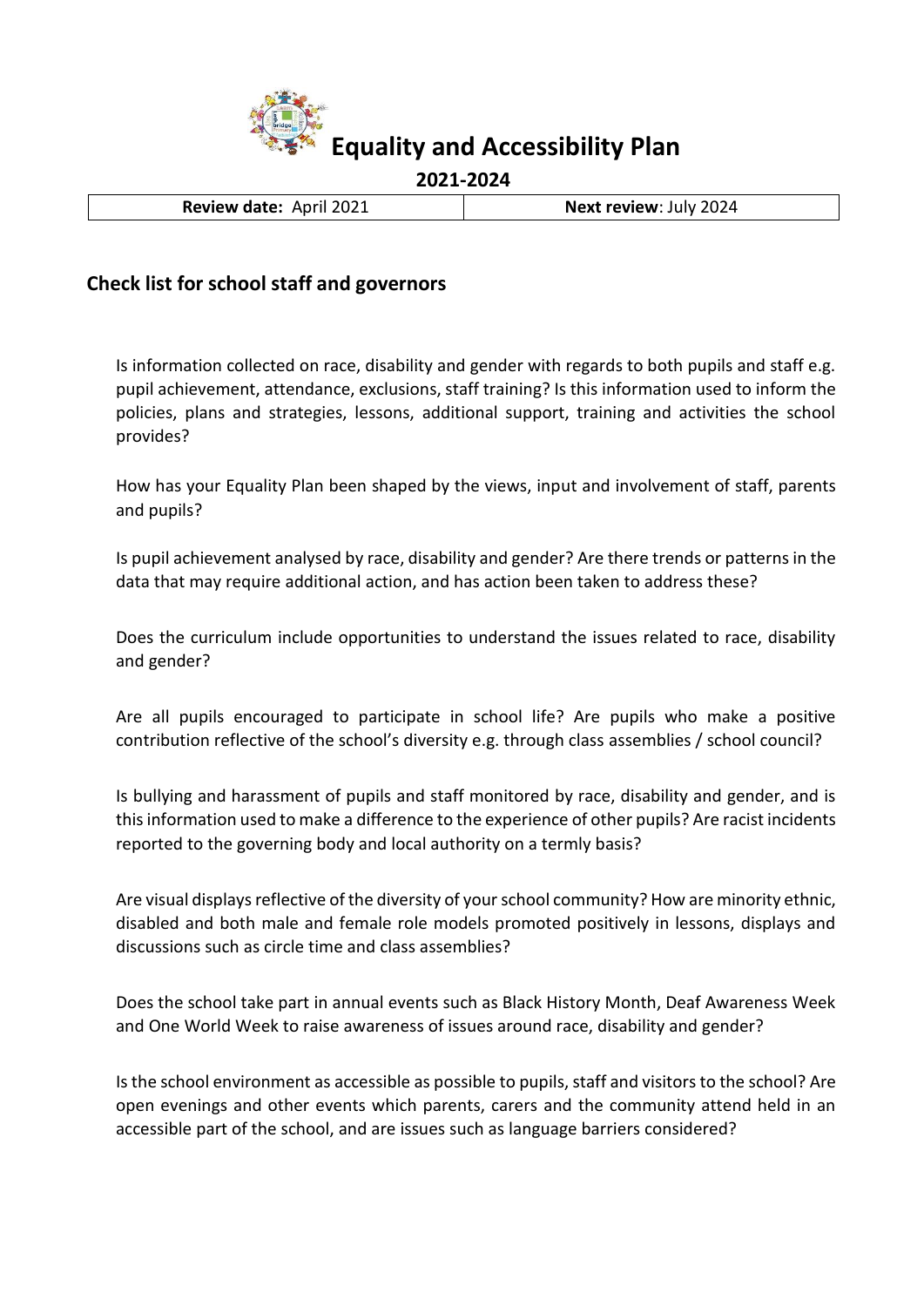Are the accessibility needs of parents, pupils and staff considered in the publishing and sending out of information, in terms of race, disability and gender?

 Are procedures for the election of parent governors open to candidates and voters who are disabled?

# **LETHBRIDGE PRIMARY SCHOOL**

# **EQUALITY PLAN 2021**

- 1. Vision statement
- 2. Mainstreaming equality into policy and practice
- 3. Equal Opportunities for Staff
- 4. Equality and the law
	- a.Race
	- b.Disability
	- c.Gender
	- d.Sexual orientation
	- e.Community cohesion
- 5. Consultation
- 6. Roles and Responsibilities
- 7. Tackling discrimination
- 8. Review of progress and impact
- 9. Publishing the plan
- 10. Action Plan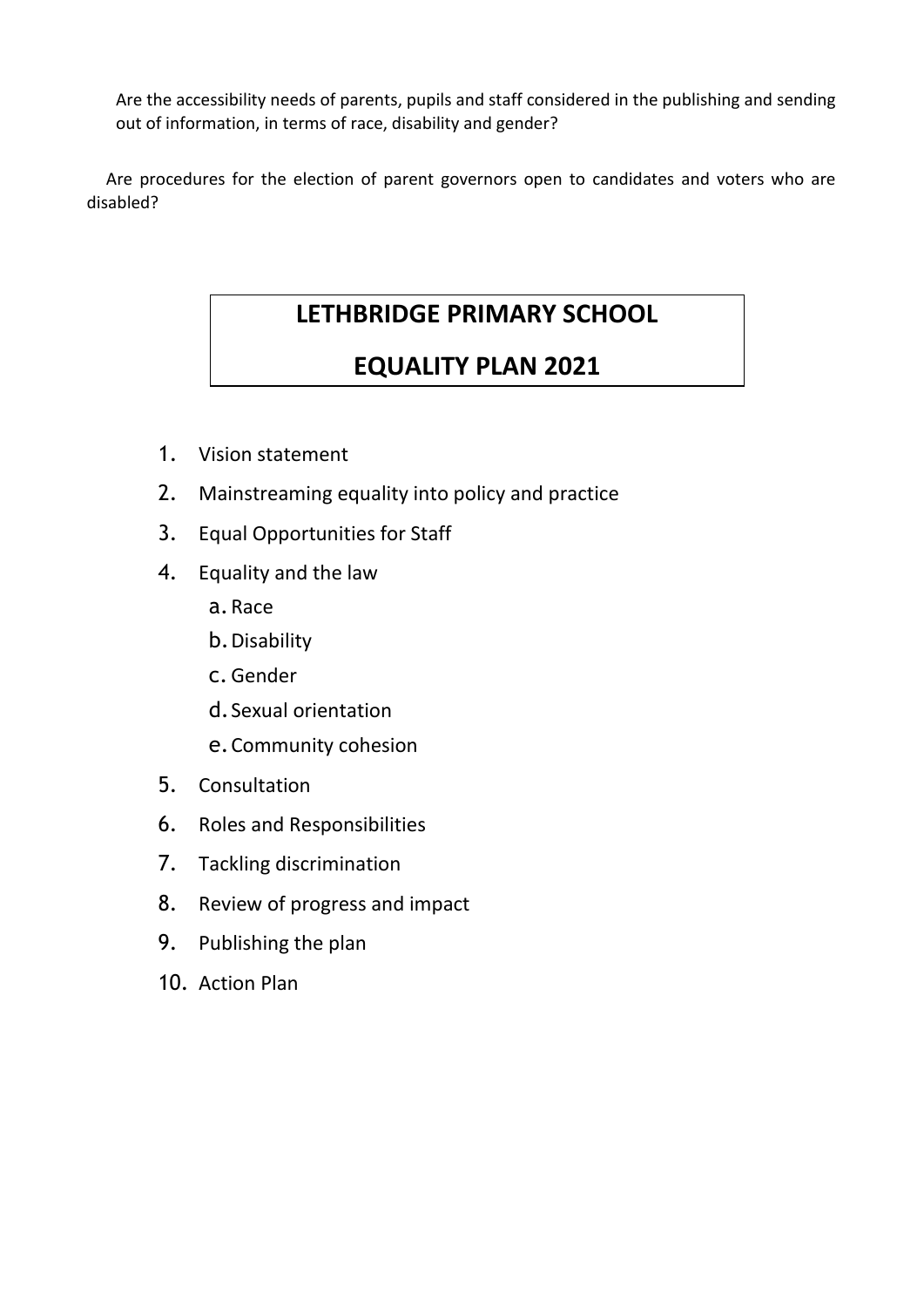## **1. Vision statement**

**Our school mission statement is 'Live, learn and achieve at Lethbridge'** and our vision, is based on the premise that all that children have the right to develop into independent, healthy and confident individuals who achieve the very best that they can. We constantly seek ways to motivate and inspire children so that learning is fun and achievement is high. It is very important that parents and the school work in partnership to provide the very best start to children's academic lives.

# **2. Mainstreaming equality into policy and practice**

The school operates equality of opportunity in its day to day practice in the following ways.

### **Teaching and learning**

We aim to provide all our pupils with the opportunity to succeed, and to reach the highest level of personal achievement. To do this, we will:

- Use contextual data to improve the ways in which we provide support to individuals and groups of pupils;
- Monitor achievement data by ethnicity, gender and disability and action any gaps;
- Take account of the achievement of all pupils when planning for future learning and setting challenging targets;
- Ensure equality of access for all pupils and prepare them for life in a diverse society;
- Use materials that reflect the diversity of the school, population and local community in terms of race, gender and disability, without stereotyping;
- Promote attitudes and values that will challenge racist and other discriminatory behaviour or prejudice;
- Provide opportunities for pupils to appreciate their own culture and celebrate the diversity of other cultures;
- Seek to involve all parents in supporting their child's education;
- Encouraging classroom and staffroom discussion of equality issues which reflect on social stereotypes, expectations and the impact on learning;
- Including teaching and classroom-based approaches appropriate for the whole school population, which are inclusive and reflective of our pupils.

#### **Admissions and exclusions**

Our admissions arrangements are fair and transparent, and do not discriminate on race, gender, disability or socio‐economic factors.

Exclusions will always be based on the school's Behaviour Policy. We will closely monitor exclusions to avoid any potential adverse impact and ensure any discrepancies are identified and dealt with.

# **3. Equal Opportunities for Staff**

This section deals with aspects of equal opportunities relating to staff at Lethbridge Primary School.

We are committed to the implementation of equal opportunities principles and the monitoring and active promotion of equality in all aspects of staffing and employment.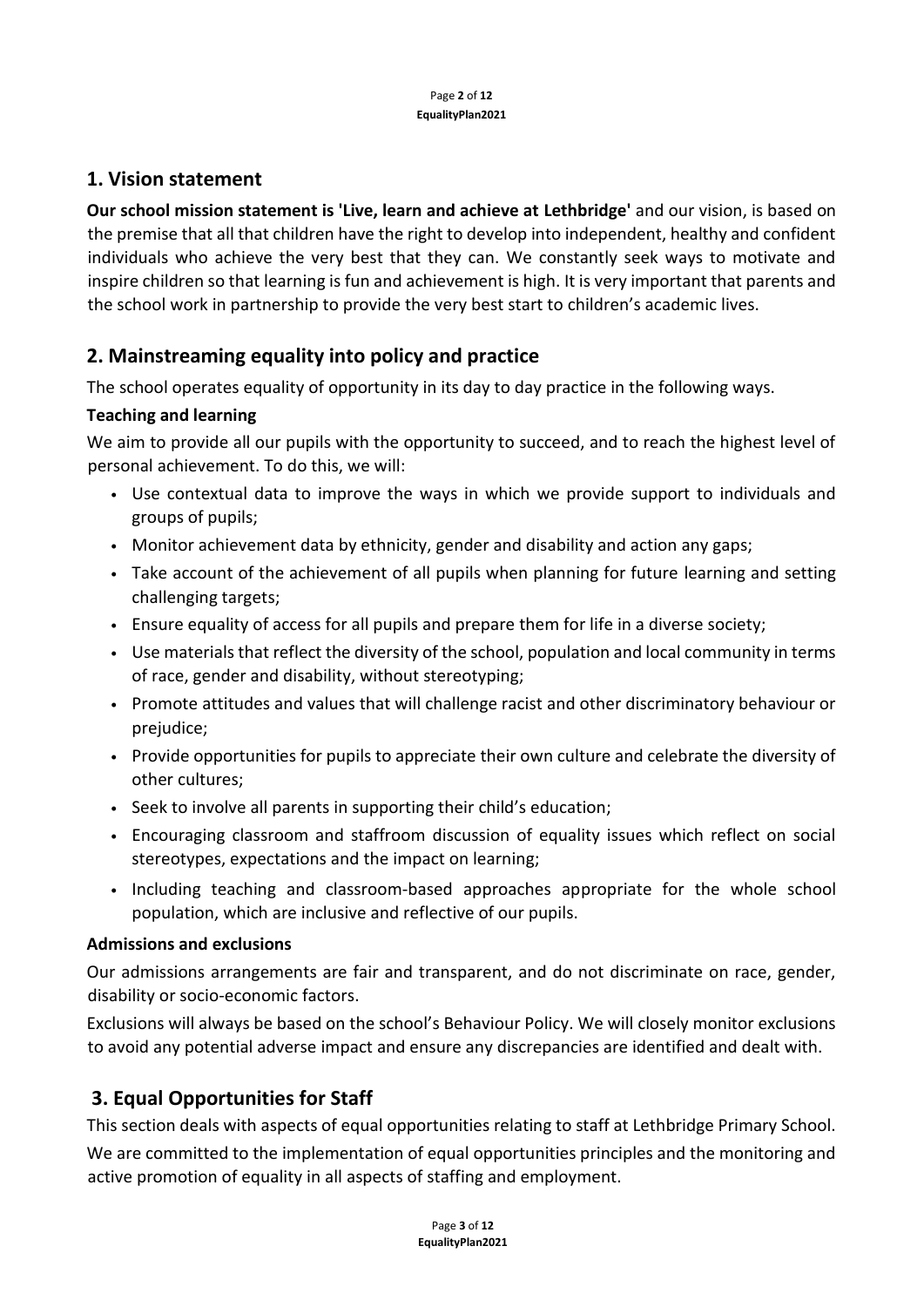All staff appointments and promotions are made on the basis of merit and ability and in compliance with the law. However we are concerned to ensure wherever possible that the staffing of the school reflects the diversity of our community.

## **Employer duties**

As an employer we need to ensure that we eliminate discrimination and harassment in our employment practice and actively promote equality across all groups within our workforce. Equality aspects such as gender, race, disability, sexual orientation, gender re‐assignment and faith or religion are considered when appointing staff and particularly when allocating Teaching and Learning Responsibilities (TLR) or re-evaluating staff structures, to ensure decisions are free of discrimination.

Actions to ensure this commitment is met include**:** 

- Monitoring recruitment and retention including bullying and harassment of staff;
- Continued professional development opportunities for all staff;
- Senior Leadership Team support to ensure equality of opportunity for all.

## **4. Equality and the law**

**There are a number of statutory duties that must be met by every school in line with legislation from the Disability Equality Duty (2005), Equality Act (2006) and the Equality Act (2010) Public Sector Equality Duty**

**Under the Equality Act 2010, it is unlawful to discriminate against a pupil or prospective pupil by treating them less favourably on the basis of a 'protected characteristic.' The protected characteristics are:** 

**Sex** 

**Race** 

**Disability** 

**Religion or belief** 

**Sexual orientation** 

**Gender reassignment** 

**Pregnancy or maternity** 

**A person's age is also a protected characteristic in relation to employment, and in regard to the provision for goods and services. It does not however apply to pupils, and so the school is free to arrange pupils in classes based on their age group with materials appropriate to them.** 

**The Equality Act 2010 introduced a single Public Sector Equality Duty which applies to public bodies, schools including both LA maintained and Academies. The school must have due regard to the need to:** 

**Eliminate discrimination and other conduct that is prohibited by the act** 

**Advance Equality and opportunity between people who share a prohibited characteristic and people who do not share it.** 

**Foster good relationships across all characteristics, between people who share a protected characteristic and people who do not share it.** 

**Having due regard in this context means that when significant decisions are being taken, thought must be given to the equality implications.**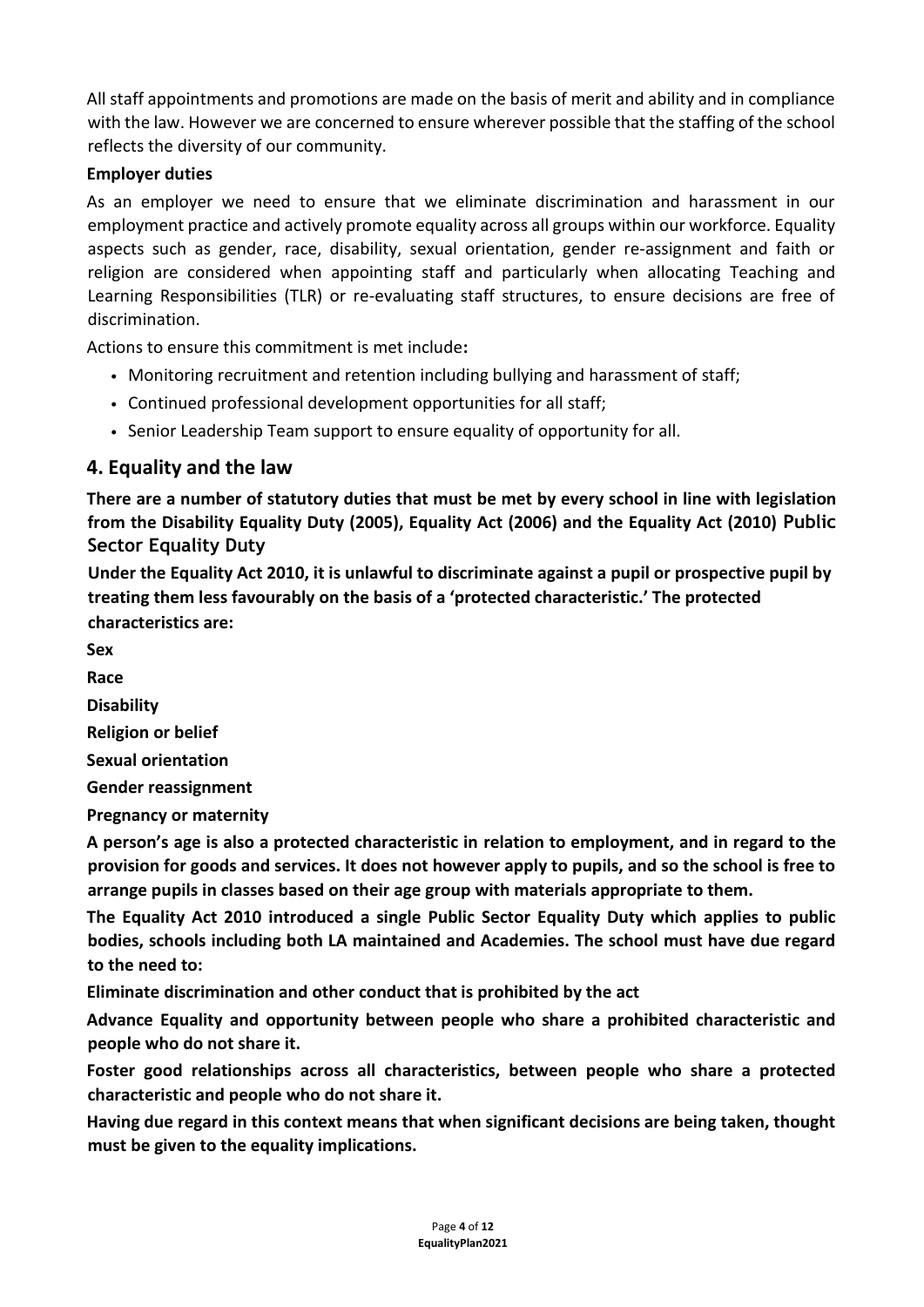#### **4a. Race Equality**

**The definition of race includes colour, nationality and ethnic or national origins.** 

#### **4b. Disability**

## **This section should be read in conjunction with the school's Special Educational Needs Policy and Accessibility Strategy.**

The Equality Act 2010 defines a disabled person as someone who has 'a physical or mental impairment which has a substantial or long-term adverse effect on his or her ability to carry out normal day‐to‐day activities'.

People with HIV, multiple sclerosis and cancer (although not all cancers) are deemed disabled before they experience the long‐term and substantial adverse effect on their activities.

Section 18 has been amended so that individuals with a mental illness no longer have to demonstrate that it is "clinically well‐recognised", although the person must still demonstrate a long-term and substantial adverse impact on his/her ability to carry out normal day-to-day activities.

#### **Legal duties**

The Equality Act 2010 places a general duty on schools, requiring them to have due regard for the following when carrying out and delivering services:

- Promoting equality of opportunity between disabled people and other people;
- Eliminating discrimination and harassment of disabled people that is related to their disability;
- Promoting positive attitudes towards disabled people;
- Encouraging participation in public life by disabled people;
- Taking steps to meet disabled people's needs, even if this requires more favourable treatment.

Under our specific duty we will**:** 

- Prepare and publish an Equality Plan which covers the requirements for a Disability Equality Scheme identifying our disability equality goals and actions to meet them;
- Review and revise this Scheme every three years.

#### **4c. Gender Equality**

The Gender Equality Duty 2006 places a general and specific duty on schools to eliminate unlawful discrimination and harassment on the ground of gender and to promote equality of opportunity between female and male pupils and between women and men and transgender people. Under our general duty we will actively seek to:

- Eliminate unlawful discrimination and harassment on grounds of sex and gender reassignment;
- Promote equality between men and women. Under our specific duty we will**:**
- Prepare and publish an Equality Plan which covers the requirements for a Gender Equality Scheme identifying our gender equality goals and actions to meet them;
- Review and revise this Scheme every three years.

#### **4d. Sexual Orientation**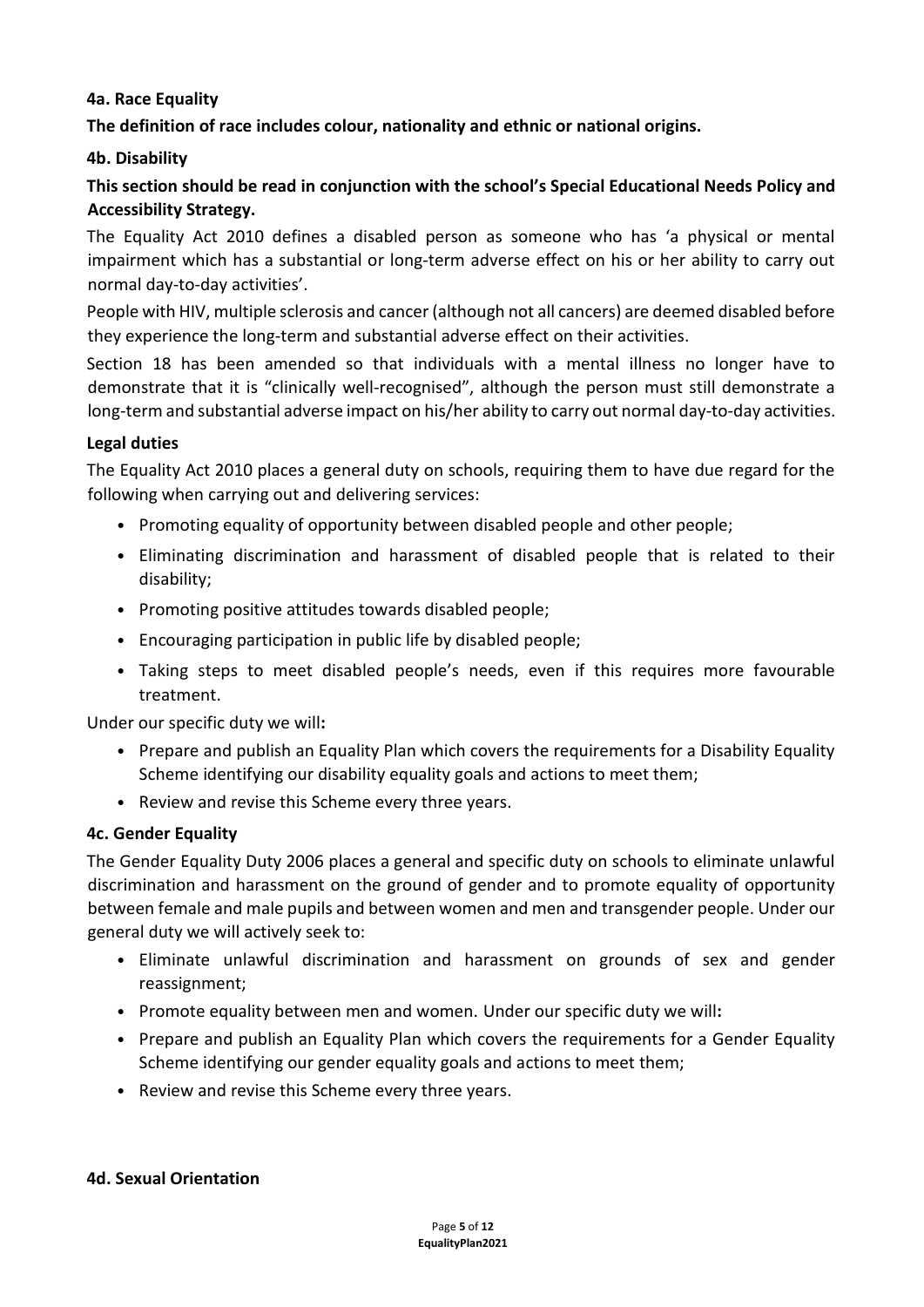The Equality Act 2006 made provision for regulations to be introduced to extend protection against discrimination on grounds of religion or belief to sexual orientation.

The Equality Act (Sexual Orientation) Regulations 2007 came into force on 30 April 2007, and they make discrimination unlawful in the area of goods, facilities and services on grounds of sexual orientation. For schools this means admissions, benefits and services for pupils and treatment of pupils.

## **4e. Community cohesion**

The Education and Inspections Act 2006 inserted a new section 21(5) to the Education Act 2002, introducing a duty on the governing bodies of state schools to promote community cohesion. Community cohesion encompasses promoting good relations between pupils from different races, faiths / beliefs and socio‐economic backgrounds. The duty came into force on 1 September 2007.

## **5. Consultation and involvement**

It is a requirement that the development of this plan and the actions within it have been informed by the input of staff, pupils and parents and carers. We have achieved this by using the following to shape the plan:

- Feedback from the bi-annual parent questionnaire, parents' evening, parent-school forum meetings or governors' parent‐consultation meeting;
- Input from staff surveys or through staff meetings / INSET;
- Feedback from the school council, PSHE lessons, whole school surveys on children's attitudes to self and school (PASS);
- Issues raised in annual reviews or reviews of progress on Individual Education Plans/Personalised Provision Maps, mentoring and support;
- Feedback at Governing body meetings.

# **6. Roles and Responsibilities**

#### **The Role of Governors**

**The governing body has set out its commitment to equal opportunities in this plan and it will continue to do all it can to ensure that the school is fully inclusive to pupils, and responsive to their needs based on the protected characteristics.** 

The governing body seeks to ensure that people are not discriminated against when applying for jobs at our school on grounds of the protected characteristics.

The governors take all reasonable steps to ensure that the school environment gives access to people with disabilities, and also strive to make school communications as inclusive as possible for parents, carers and pupils.

The governors welcome all applications to join the school, whatever a child's socioeconomic background, race, gender or disability.

The governing body ensures that no child is discriminated against whilst in our school on account of their race, sex or disability, gender, religion and belief or the fact that they are pregnant or are undergoing gender reassignment.

#### **The Role of the Headteacher**

It is the headteacher's role to implement the school's Equality Plan and she is supported by the governing body in doing so.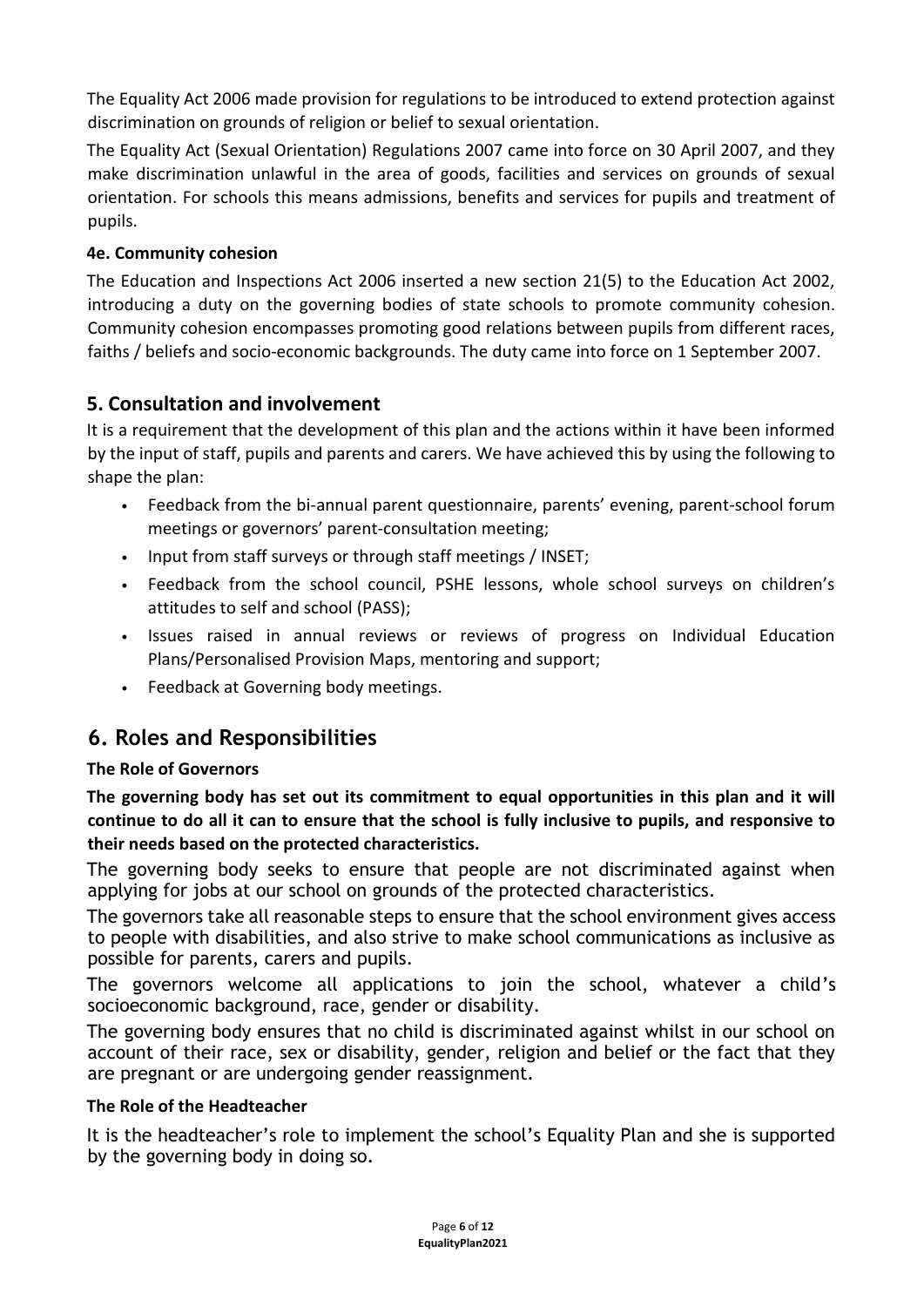It is the headteacher's role to ensure that all staff are aware of the Equality Plan, and that teachers apply these guidelines fairly in all situations.

The headteacher ensures that all appointments panels give due regard to this plan, so that no-one is discriminated against when it comes to employment or training opportunities.

The headteacher promotes the principle of equal opportunity when developing the curriculum, and promotes respect for other people and equal opportunities to participate in all aspects of school life.

The headteacher treats all incidents of unfair treatment and any incidents of bullying or discrimination, including racist incidents, with due seriousness.

### **The role of all staff: teaching and non‐teaching**

All staff will ensure that all pupils are treated fairly, equally and with respect, and will maintain awareness of the school's Equality Policy and objectives.

All staff will strive to provide material that gives positive images based on race, gender and disability, and challenges stereotypical images.

All staff will challenge any incidents of prejudice, racism or homophobia, and record any serious incidents, drawing them to the attention of the headteacher.

Teachers support the work of ancillary or support staff and encourage them to intervene in a positive way against any discriminatory incidents.

## **7. Tackling discrimination**

Harassment or victimisation on account of race, gender, disability or sexual orientation, gender reassignment or pregnancy is unacceptable and is not tolerated within the school environment.

All staff are expected to deal with any discriminatory incidents that may occur. They are expected to know how to identify and challenge prejudice and stereotyping; and to support the full range of diverse needs according to a pupil's individual circumstances.

Staff and governors should be aware of both direct and indirect discrimination and understand the differences.

**Direct discrimination** occurs when one person treats another less favourably because of a protected characteristic.

**Indirect discrimination** occurs when a 'provision, criterion or practice' is applied generally but has the effect of putting people with a particular characteristic at a disadvantage.

Racist and homophobic incidents and other incidents of harassment or bullying are dealt with by the member of staff present, escalating to a class teacher / headteacher where necessary. All incidents are reported to the headteacher and racist incidents are reported to the governing body and local authority on a termly basis.

#### **What is a discriminatory incident?**

**Harassment** is defined in the Equality Act 2010 as "unwanted conduct, related to a relevant protected characteristic, which has the purpose or effect of violating a person's dignity or an intimidating, hostile, degrading, humiliating or offensive environment for that person"

**Victimisation** occurs when a person is treated less favourably, than they otherwise would have been because of something they have done ("a prohibited act") in connection with the Act. Eg. Making an allegation of discrimination.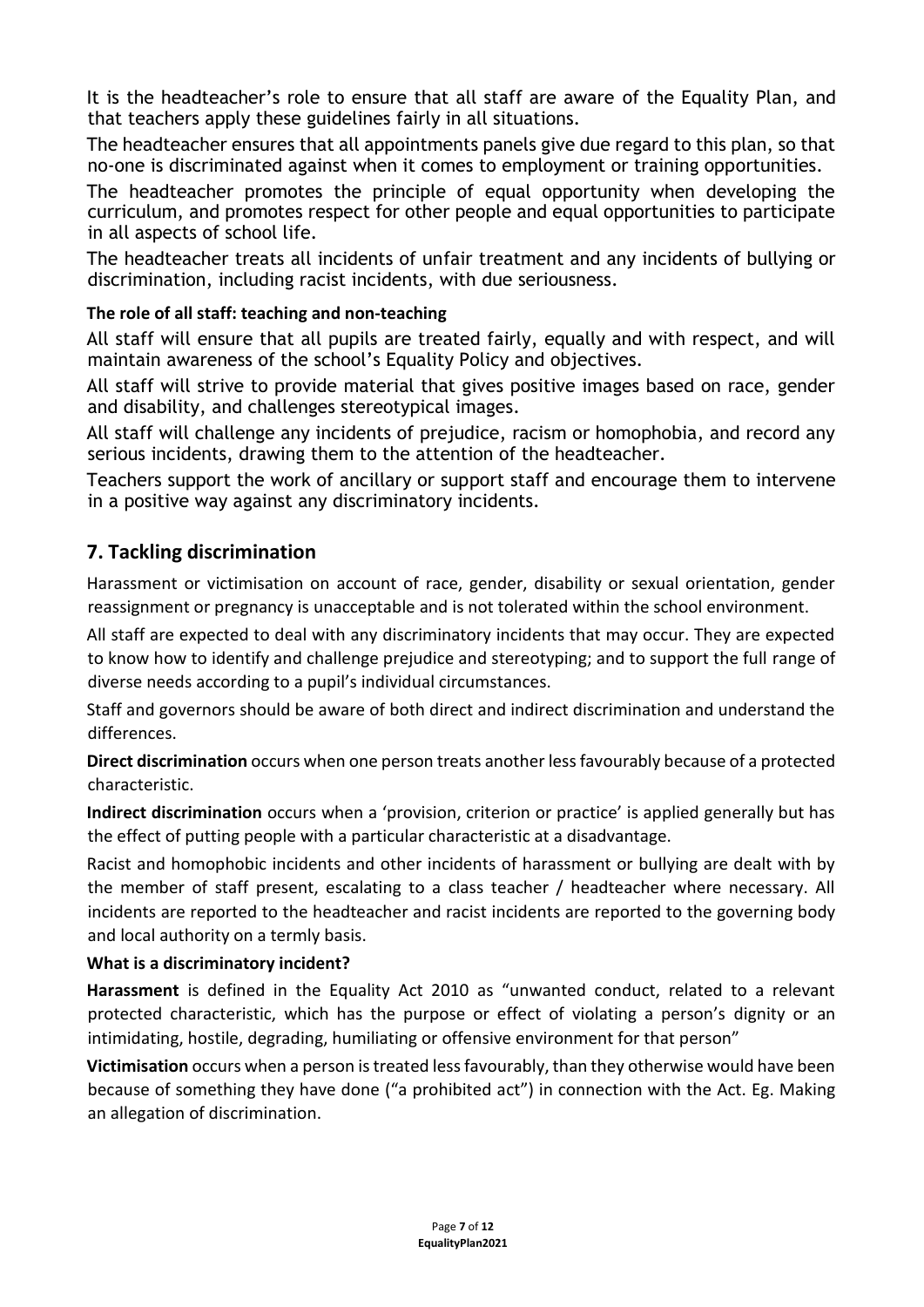### **Types of discriminatory incident**

Types of discriminatory incidents that can occur are:

- Physical assault against a person or group because of their colour, ethnicity, nationality, disability, sexual orientation or gender;
- Use of derogatory names, insults and jokes;
- Racist, sexist, homophobic or discriminatory graffiti;
- Provocative behaviour such as wearing racist, sexist, homophobic or discriminatory badges or insignia;
- Bringing discriminatory material into school;
- Verbal abuse and threats;
- Incitement of others to discriminate or bully due to victim's race, disability, gender or sexual orientation;
- Discriminatory comments in the course of discussion;
- Attempts to recruit others to discriminatory organisations and groups;
- Ridicule of an individual for difference e.g. food, music, religion, dress etc;
- Refusal to co-operate with other people on grounds of race, gender, disability or sexual orientation.

#### **Responding to and reporting incidents**

It should be clear to pupils and staff how they report incidents. All staff, teaching and nonteaching, should view dealing with incidents as vital to the well-being of the whole school. A suggested procedure for responding and reporting is outlined below:

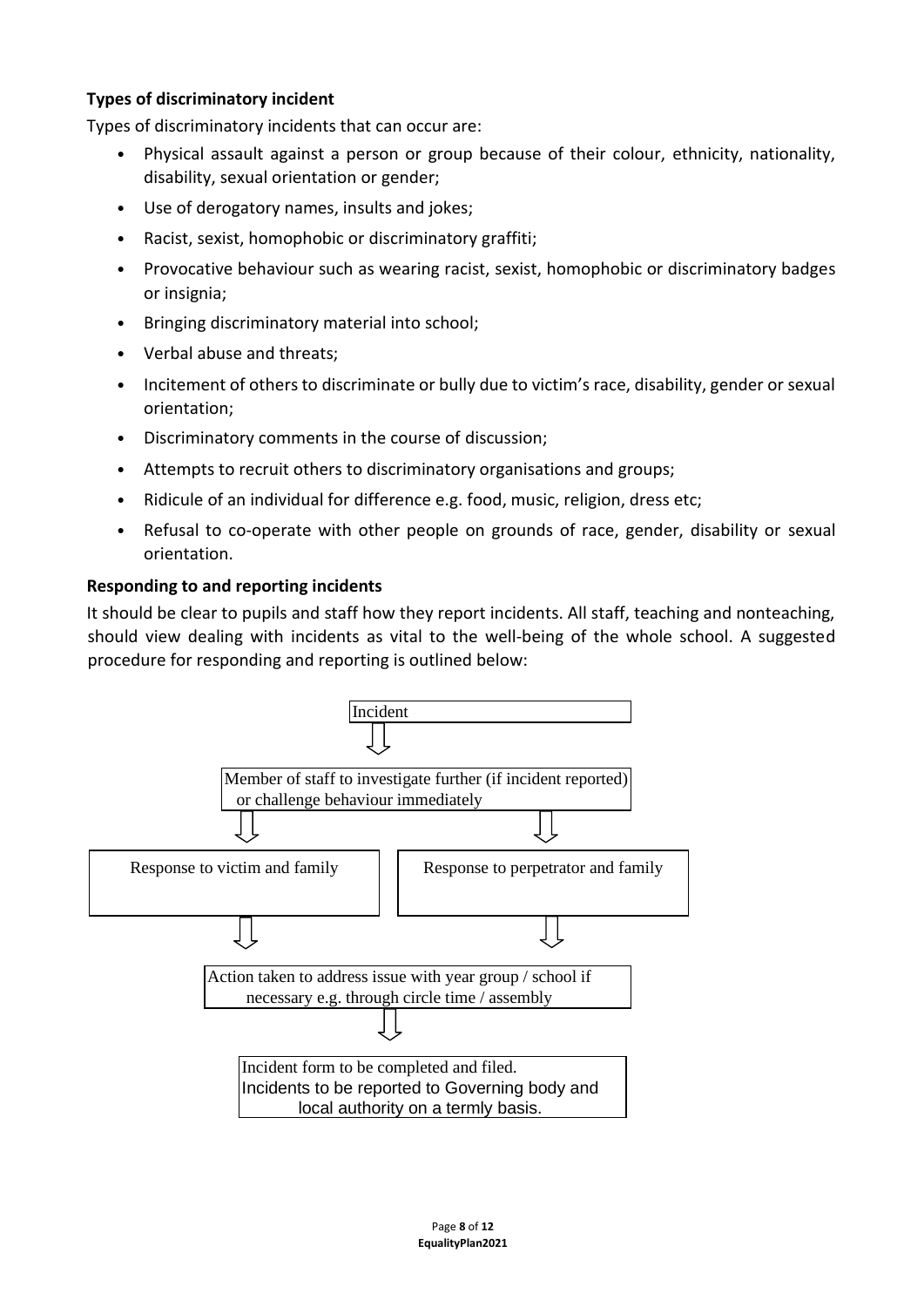# **8. Review of progress and impact**

The objectives have been agreed by our Governing Body. We have a rolling programme for reviewing our school policies and their impact. In line with legislative requirements, we will review progress against our Equality objectives annually and review the entire plan and accompanying action plan on a four year cycle.

We make regular assessments of pupils' learning and use this information to track pupil progress. As part of this process, we regularly monitor achievement by ethnicity, gender and disability, to ensure that all groups of pupils are making the best possible progress, and take appropriate action to address any gaps.

# **9. Publishing the objectives and demonstrating compliance**

In order to meet the statutory requirements to publish information to demonstrate how they are complying with the Public Sector Equality Duty and to prepare and publish objectives, we will:

Publish our information and objectives on the school website;

Raise awareness of the objectives through the school newsletter, assemblies, staff meetings and other communications;

Make sure hard copies are available.

Information that demonstrates how the school is complying will be published at least annually, and information on objectives at least every four years.

Publication of information in future years should include evidence of the progress made against the objectives set. The information released does not simply have to be statistical data but can for example include minutes from governing body meetings that demonstrates progress.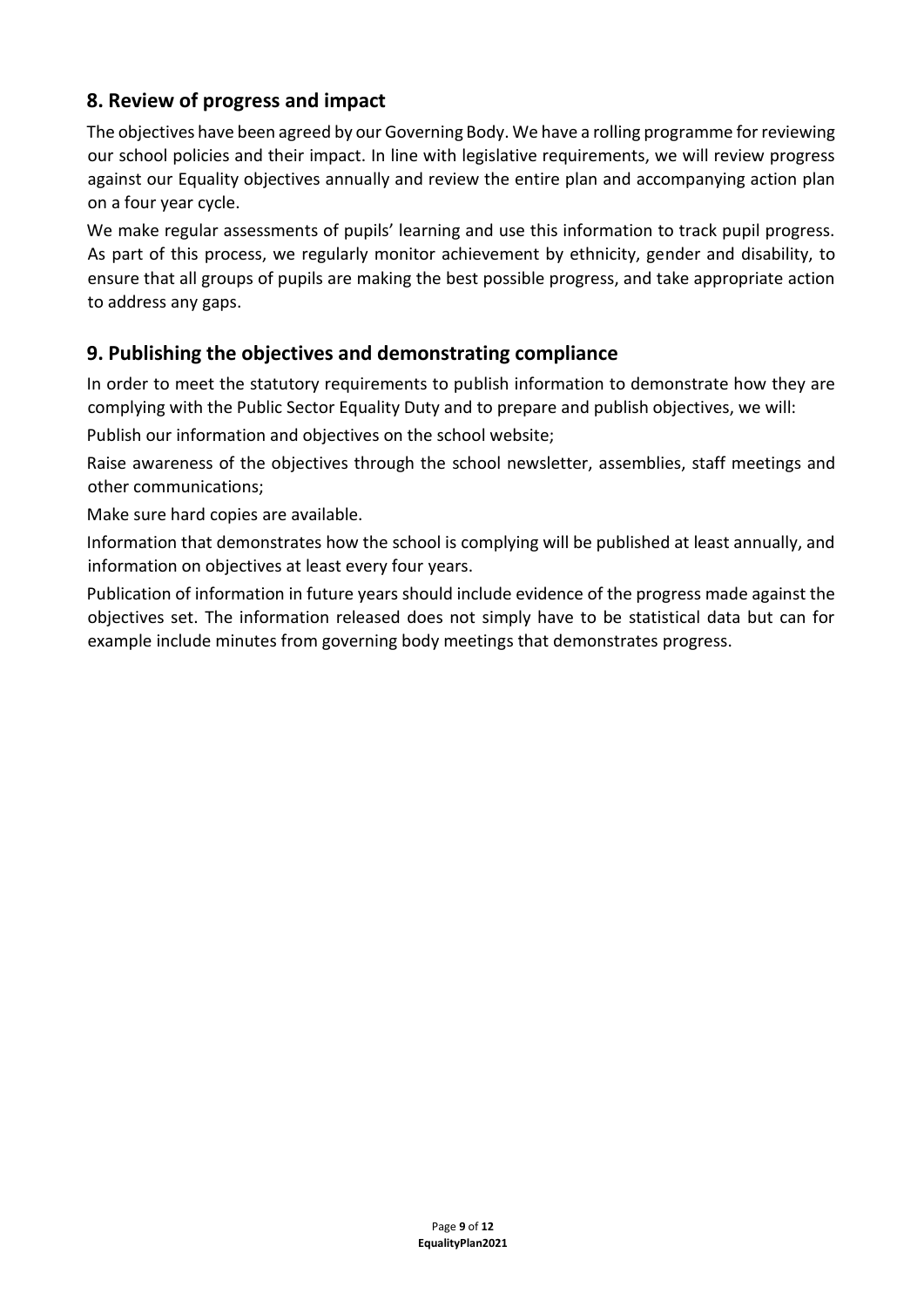#### **ENSURING EQUALITY OF OPPORTUNITY AND PARTICIPATION**

**The school will ensure that:** o Pupil achievement is monitored by race, gender and disability and any trends or patterns in the data that may require additional action to narrow the gap are addressed;

- o All staff are aware of the school's Equality Plan; o The talents of disabled pupils are recognised and represented in Gifted and Talented programmes, and representation on the programmes fully reflects the school population in terms of race and gender;
- o There is an inclusive approach to ensuring all pupils are given the opportunity to make a positive contribution to the life of the school e.g. through involvement in the School Council by election or cooption); class assemblies; fund raising etc;
- o Disabled children can take part in all aspects of the curriculum, including educational visits and journeys; lunchtime activities; PE and dance and assemblies;
- o Extended school activities such as breakfast and after‐school clubs take into account pupil needs and access issues and pupils attending reflect the diversity of the school population in terms of race, gender, disability and socio‐economic status;
- o Staff, pupils, parents and carers will continue to be involved in the future development of the Equality Plan through input and feedback from surveys, staff meetings, school council meetings, parents evenings etc.

#### **The school will provide:**

o Extra and additional support for pupils who are under‐achieving, in order to make progress in their learning and their personal well being, e.g. ensuring that children with visual impairment have accessible texts; that children with hearing impairment have an enhanced acoustic classroom environment;

o Additional support for parents of under‐achieving children (e.g. reporting progress; discussing needs); o Additional support for disabled parents/carers and staff to help them to play a full part in the life of the school (e.g. providing a sign interpreter for a deaf parent; ensuring that meetings are held in the most accessible parts of the school to support wheelchair users).

#### **PROMOTING POSITIVE ATTITUDES AND MEETING NEEDS**

**The school will:** o Promote positive images which reflect the diversity of the school and community in terms of race, gender and disability, for example in assemblies, books, publications and learning materials and in classroom/corridor display.

- o Actively seek to recruit disabled people to the school and support them in their work and career development, and try to reflect the diversity of the school community in its workforce;
- o Actively seek to recruit disabled people to the governing body and make reasonable adjustments to ensure that they can fully participate and contribute;
- o Provide reasonable means for children, young people, their friends and families to interact with people from different backgrounds and build positive relationships, including links with different schools and communities;
- o Provide extended services, with opportunities for pupils, families and the wider community to take part in activities and receive services which build positive interaction and achievement for all groups;
- o Supporting disabled pupils in the period of transition between primary and secondary school to ease the stress of moving and increase familiarity with new surroundings;
- o Helping children and young people to understand others and value diversity;
- o Promoting shared values, awareness of human rights and how to apply and defend them;
- o Developing skills of participation and responsible action for example through the new 'Identity and Diversity: living together in the UK' strand of citizenship education.

o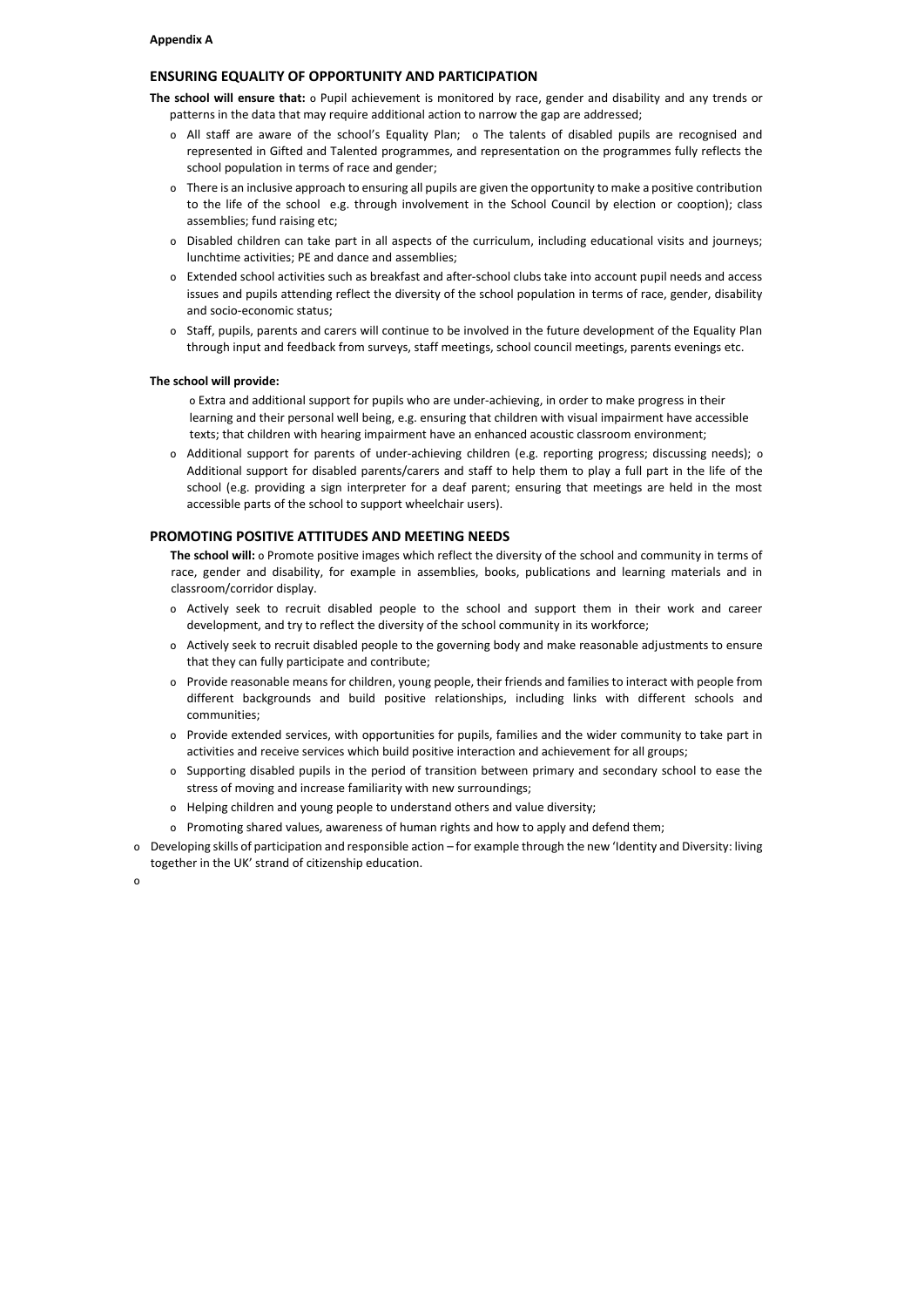#### **ELIMINATING DISCRIMINATION AND HARASSMENT**

#### **The school will:**

- o Develop and adapt its procedures on anti‐bullying to include equality perspectives;
- o Support staff to challenge and address any bullying and harassment that is based on a person's race, gender or ethnicity;
- o Keep a record and report how these incidents are dealt with to the governing body and local authority on a termly basis;
- o Review its approach to race, gender and disability bullying and harassment whenever it reviews its policy on behaviour.

## **MONITORING IMPACT**

- o The school will collect and analyse evidence and data on children's achievement, attendance and participation by race, gender and disability, and use this to inform strategies to raise achievement;
- o The governing body will report annually in the annual report to parents on the effectiveness and success of its Equality Plan. We will place the report alongside the plan on our website.

Page **11** of **12 EqualityPlan2021**